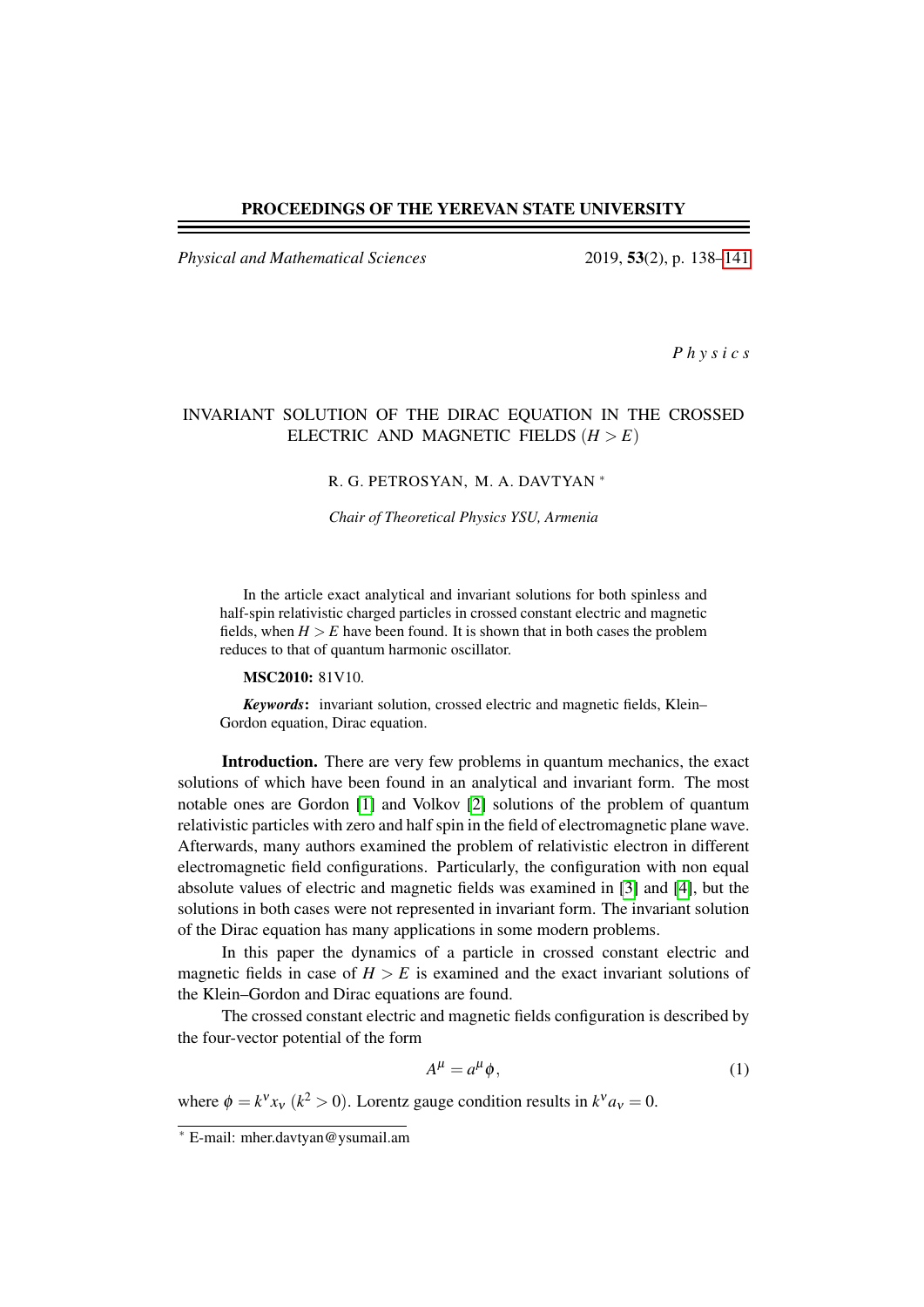Scalar Particles. Taking into account the Lorentz gauge condition, Klein– Gordon equation which describes the dynamics of a spinless particle can be written as

<span id="page-1-0"></span>
$$
\left[-h^2 \delta_\mu \delta^\mu - \frac{2i\epsilon \hbar}{c} A^\mu \delta_\mu + \frac{e^2}{c^2} A^2 - m^2 c^2\right] \Phi = 0. \tag{2}
$$

Seek the solution of Eq. [\(2\)](#page-1-0) in the form

<span id="page-1-1"></span>
$$
\Phi = \exp\left(\frac{ip^{\mu}k_{\mu}}{\hbar k^2}\phi - \frac{ip^{\mu}x_{\mu}}{\hbar}\right)U(\phi) ,
$$
 (3)

where  $p^{\mu}$  is for the time being an arbitrary constant four-vector. Substituting [\(3\)](#page-1-1) in Eq. [\(2\)](#page-1-0) Klein–Gordon equation gets the form

$$
U'' + \left[ \frac{1}{\hbar^2 k^2} \left( \frac{(a^\mu p_\mu)^2}{a^2} + \frac{(p^\mu k_\mu)^2}{k^2} - p^2 + m^2 c^2 \right) - \frac{e^2 a^2}{\hbar^2 k^2 c^2} \left( \phi - \frac{ca^\mu p_\mu}{ea^2} \right)^2 \right] U = 0.
$$
\n(4)

After changing the variable

<span id="page-1-3"></span>
$$
\left(\frac{e^2a^2}{\hbar^2k^2c^2}\right)^{1/2}\left(\phi-\frac{ca^{\mu}p_{\mu}}{ea^2}\right)\to z\tag{5}
$$

and introducing dimensionless quantity

$$
\gamma = \left(\frac{(a^{\mu}p_{\mu})^2}{a^2} + \frac{(p^{\mu}k_{\mu})^2}{k^2} - p^2 + m^2c^2\right) \left(\frac{e^2a^2}{h^2k^2c^2}\right)^{-1/2},\tag{6}
$$

we get the following equation

$$
U'' + (\gamma - z^2)U = 0,
$$
\n(7)

which is nothing but the Schrödinger equation of linear quantum harmonic oscillator. Its physical solutions exist under the condition

$$
\gamma = 2n + 1 \ , \ n = 0, 1, 2 \dots \tag{8}
$$

and have the form

$$
U_n(z) = \frac{1}{(2^n n! \sqrt{\pi})^{1/2}} \exp(-z^2/2) H_n(z), \tag{9}
$$

where  $H_n(z) = (-1)^n \exp(z^2/2) (d/dz)^n \exp(-z^2/2)$  are the Hermite polynomials.

**Particles with**  $\frac{1}{2}$  **Spin.** We will proceed from iterated Dirac equation, which has the form:

<span id="page-1-2"></span>
$$
\left[ \left( p^{\mu} - \frac{e}{c} A^{\mu} \right)^2 - m^2 c^2 - \frac{\hbar e}{2c} F_{\mu\nu} \sigma^{\mu\nu} \right] \Psi = 0, \tag{10}
$$

where  $\sigma^{\mu\nu} = \frac{1}{2}$  $\frac{1}{2}(\gamma^{\mu}\gamma^{\nu} - \gamma^{\nu}\gamma^{\mu})$ .  $\gamma$  is the set of Dirac matrices,  $F_{\mu\nu}$  is the electromagnetic field tensor. Seek the solution of this equation in the form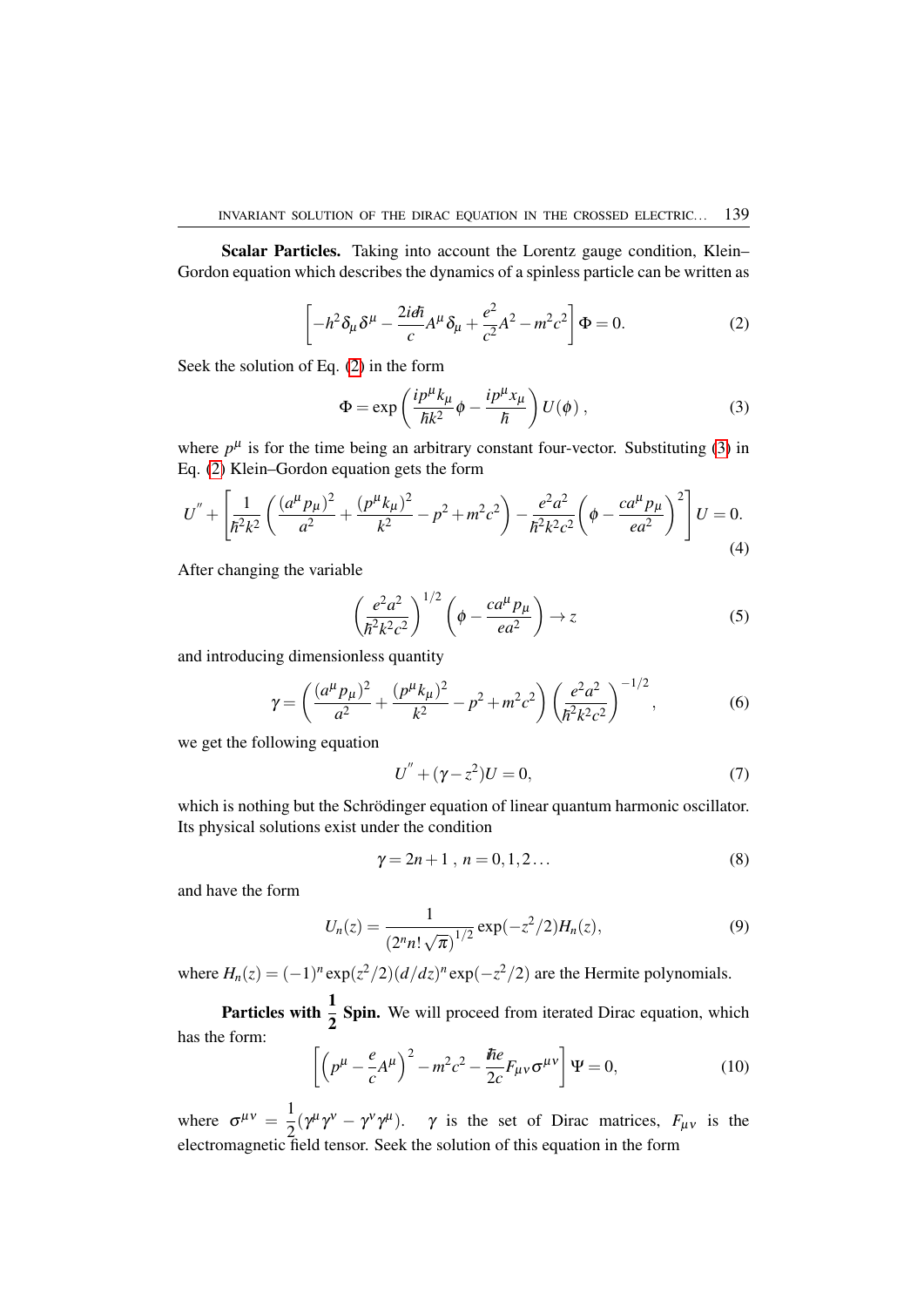<span id="page-2-0"></span>
$$
\Psi_s = \exp\left(\frac{ip^{\mu}k_{\mu}}{\hbar k^2}\phi - \frac{ip^{\mu}x_{\mu}}{\hbar}\right)u(\phi)\begin{pmatrix}\varphi\\ \kappa\end{pmatrix}_s,\tag{11}
$$

where  $\begin{pmatrix} \varphi \\ \varphi \end{pmatrix}$ κ  $\setminus$ *s*  $(s = \pm 1)$  are two eigenvectors of the operator  $\frac{\hbar e}{2c}F_{\mu\nu}\sigma^{\mu\nu}$  with eigenvalues

<span id="page-2-2"></span>
$$
\lambda_s = s \frac{d\bar{\hbar}}{c} \sqrt{H^2 - E^2}.
$$
\n(12)

By substituting Eq. [\(11\)](#page-2-0) into Eq. [\(10\)](#page-1-2) with changing the variable in same manner as in Eq. [\(5\)](#page-1-3) and introducing dimensionless quantity

$$
\widetilde{\gamma} = \left(\frac{(a^{\mu}p_{\mu})^2}{a^2} + \frac{(p^{\mu}k_{\mu})^2}{k^2} - p^2 + m^2c^2 - \lambda\right) \left(\frac{e^2a^2}{\hbar^2k^2c^2}\right)^{-1/2},\tag{13}
$$

we get

$$
u'' + (\widetilde{\gamma} - z^2)U = 0,\t\t(14)
$$

which, again, is nothing but the Schrödinger equation of linear quantum harmonic oscillator. Its physical solutions exist under the condition

<span id="page-2-1"></span>
$$
\widetilde{\gamma} = 2n + 1 \ , \ n = 0, 1, 2 \dots \tag{15}
$$

and have the form

$$
u_n(z) = \frac{1}{(2^n n! \sqrt{\pi})^{1/2}} \exp(-z^2/2) H_n(z), \tag{16}
$$

where  $H_n(z) = (-1)^n \exp(z^2/2) (d/dz)^n \exp(-z^2/2)$  are the Hermite polynomials.

The energy spectrum is discrete and is implicitly given by Eq. [\(15\)](#page-2-1). To calculate the exact expression for energy spectrum, we take the frame, where the electric field is directed along the *y* axis, and the magnetic field is directed along the *z* axis. With such a specification of the coordinate system, the four-vector potential takes the form

<span id="page-2-3"></span>
$$
A^{\mu} = a^{\mu} \phi , \ \phi = k^{\nu} x_{\nu} = \left( t - \frac{x n}{c} \right), \tag{17}
$$

where

<span id="page-2-4"></span>
$$
k^{\mu} = \frac{1}{c} \left( 1, \frac{H}{E}, 0, 0 \right) , a^{\mu} = (0, 0, -cE, 0). \tag{18}
$$

Taking into consideration Eqs. [\(12\)](#page-2-2), [\(17\)](#page-2-3) and [\(18\)](#page-2-4), we get the energy spectrum:

<span id="page-2-5"></span>
$$
\left(\varepsilon_{ns} - \frac{c p_x E}{H}\right)^2 = \frac{H^2 - E^2}{H^2} \left(p_z^2 c^2 + m^2 c^4 - (2n + s + 1) \, \text{div} \sqrt{H^2 - E^2}\right),\tag{19}
$$

where *s* is the spin projection number with values  $s = +1$  and  $s = -1$ . For  $E = 0$ Eq. [\(19\)](#page-2-5) reduces to the well known result [\[5\]](#page-3-5) for the energy spectrum of a half spin particle in a magnetic field:

$$
\varepsilon_{ns}^2 = p_z^2 c^2 + m^2 c^4 - (2n + s + 1) \tilde{\mathbf{q}} c H. \tag{20}
$$